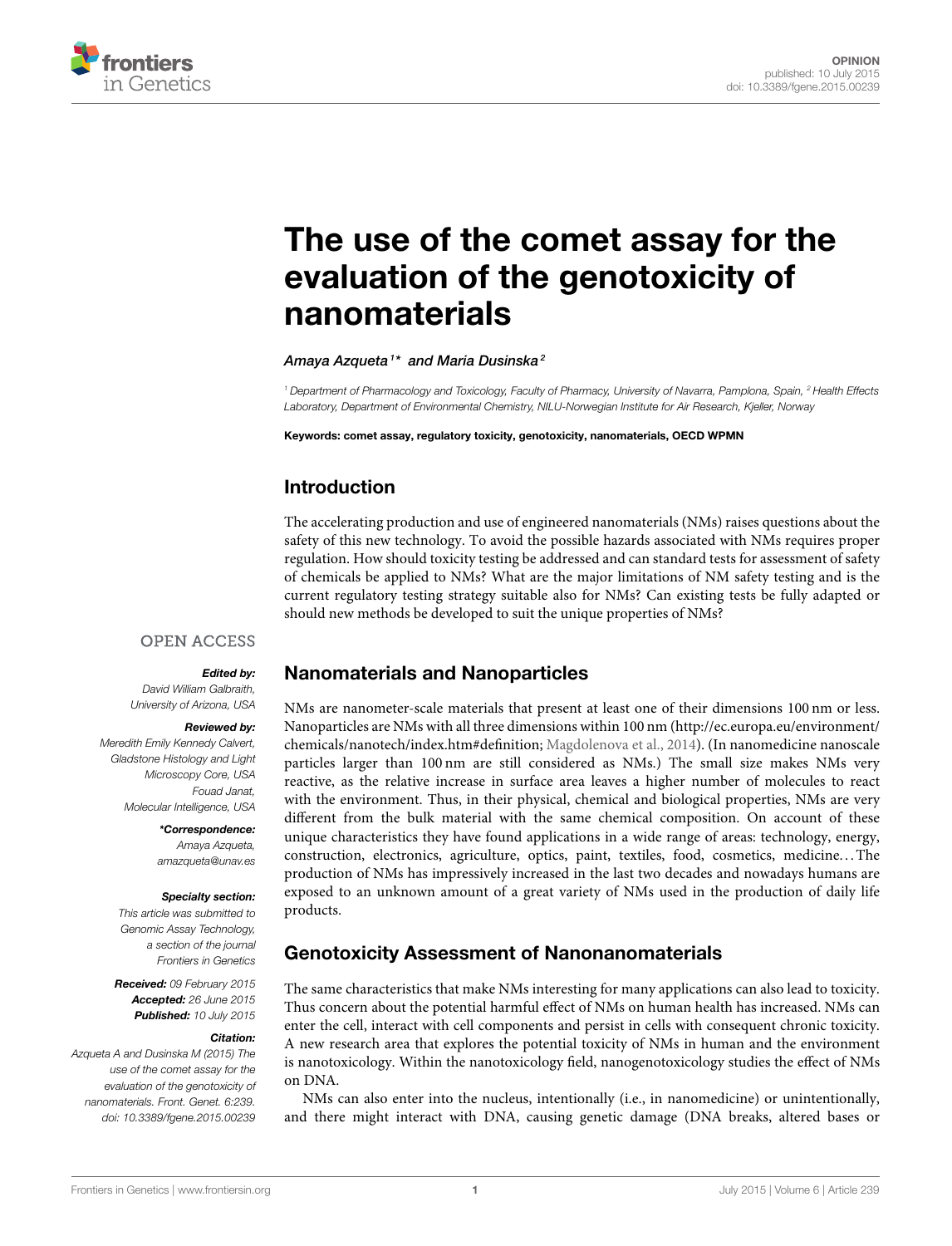chromosomal damage). They can also reach the nucleus during mitosis and interfere with the microtubules, causing clastogenic effects. NMs can interact with cellular and mitochondrial membranes or alter mitochondrial function, provoking the production of reactive oxygen and nitrogen species and inducing DNA oxidation. Inflammation produced by NMs in tissues can also affect DNA. NMs can even induce genotoxic effects by depleting the antioxidant defenses or altering the DNA repair systems. All these events may result in pre-mutagenic lesions that can lead to mutations and possibly to cancer and other diseases.

Genotoxicity endpoints are crucial in assessing the safety of chemicals. The Organisation for Economic Co-operation and Development ( $\text{OECD}^{1}$  $\text{OECD}^{1}$  $\text{OECD}^{1}$  ) has published guidelines for several validated and standardized in vitro and in vivo methods including genotoxicity assays covering different endpoints [\(http://www.oecd.org/chemicalsafety/testing/](http://www.oecd.org/chemicalsafety/testing/oecdguidelinesforthetestingofchemicals.htm) [oecdguidelinesforthetestingofchemicals.htm\)](http://www.oecd.org/chemicalsafety/testing/oecdguidelinesforthetestingofchemicals.htm). It is clear that the strategies and the standardized protocols used for characterizing the potential toxicity of chemicals might not be fully suitable for assessing the safety of NMs. NMs can interfere with assay components or detection systems of standard toxicity tests [\(Guadagnini et al., 2015\)](#page-3-1). In 2006, the OECD created a Working Party on Manufactured Nanomaterials (WPMN) with the aim to review the OECD guidelines for genotoxicity and assess their suitability for NMs.

In 2009 the OECD WPMN published a report recommending the bacterial reverse mutation (Ames test) (OECD TG  $471<sup>2</sup>$  $471<sup>2</sup>$  $471<sup>2</sup>$ ), mammalian chromosome aberration (OECD TG 47[3](#page-1-2)<sup>3</sup>) and mammalian cell gene mutation (OECD TG [4](#page-1-3)76 $^4$  ) tests for *in vitro* testing; and the mammalian erythrocyte micronucleus (OECD TG 474<sup>[5](#page-1-4)</sup>), mammalian bone marrow chromosome aberration (OECD TG 475[6](#page-1-5) ) and mammalian liver unscheduled DNA synthesis (UDS) (OECD TG 486<sup>[7](#page-1-6)</sup>) tests for in vivo testing (OECD, 2009<sup>[8](#page-1-7)</sup>). However, the Ames test is not suitable for NMs because there is limited or no penetration through the bacterial wall. Thus it is not surprising that NMs exhibiting a positive response in in vitro mammalian cell tests have shown negative results in the Ames test [\(Landsiedel et al., 2009;](#page-3-2) [Doak et al., 2012;](#page-2-0) [Jomini et al., 2012;](#page-3-3) [Woodruff et al., 2012\)](#page-3-4). In the case of the in vitro micronucleus test, the interaction between cytochalasin B and NMs is a limiting factor. Cytochalasin B inhibits cytokinesis and is used to generate the binucleated cells but it also inhibits endocytosis, an important mechanism of uptake of NMs into the cell [\(Doak et al., 2009;](#page-2-1) [Gonzalez et al., 2011\)](#page-2-2). NMs were also seen in the slides when high concentrations of NMs were tested [\(Pfaller et al., 2010\)](#page-3-5) though this does not seem to be a problem.

Last year, the OECD WPMN published a new report about the genotoxicity evaluation of NMs (OECD, 2014<sup>[9](#page-1-8)</sup>). The Ames test was not recommended for the investigations of the genotoxicity of NMs for the reason explained above. Modification of the in vitro micronucleus assay was discussed to ensure the exposure of the cells to the NMs in the absence of cytochalasin B.

Although a lot of effort is being made to develop a testing strategy to assess the genotoxicity of NMs in a reliable way, a consensus on regulatory requirements is still needed. According to the last OECD WPMN report there is a need for an assay that identifies and characterizes the DNA damage induced by secondary mechanisms (e.g., oxidative stress induced by inflammation) (OECD, 2014). Moreover, a complete strategy to assess the genotoxicity of NMs should cover different mechanisms and endpoints including assays to detect strand breaks and altered DNA bases.

# The Comet Assay in Genotoxicity Testing

The comet assay is widely used in in vitro and in vivo genotoxicity testing. It measures DNA strand breaks and alkali-labile sites in virtually any eukaryotic cell including cells isolated from tissues. Its modification with DNA repair enzymes, which convert the specific lesions to breaks, makes the assay more versatile (e.g., formamidopyrimidine DNA glycosylase, FPG, detects 8 oxoguanine and other purine oxidation products). The in vivo comet assay, in its standard version, has been validated and the OECD guideline was published last September (OECD TG  $489^{10}$  $489^{10}$  $489^{10}$ ); this assay can be applied in many animal tissues, a great advantage when organ-specific toxicity is expected or investigated. The role of the in vitro comet assay in regulatory toxicity is currently not defined but efforts are being made to validate it. Nevertheless, it is recommended as an appropriate test under the Registration, Evaluation, Authorisation and Restriction of Chemicals Substances programme of the European Commission (REACH), is accepted by the European Food Safety Authority (EFSA) and is widely used for screening novel cosmetics and pharmaceuticals. It is also the most used assay in assessing the genotoxic potential of NMs. [Magdolenova et al.](#page-3-0) [\(2014\)](#page-3-0) reviewed genotoxicity techniques used in 112 papers, published from 2000 to 2012, where the potential genotoxicity of NMs was studied. Similarly, [Azqueta et al. \(2014\)](#page-2-3) reviewed 102 papers where the genotoxicity of NMs with a potential application in medicine was assessed. According to the results of both reviews (**[Table 1](#page-2-4)**), where the authors of this paper were directly involved, the comet assay and the micronucleus test are

<span id="page-1-0"></span><sup>1</sup>OECD guidelines for the testing of chemicals; [http://www.oecd-ilibrary.org/](http://www.oecd-ilibrary.org/environment/oecd-guidelines-for-the-testing-of-chemicals-section-4-health-effects_20745788) [environment/oecd-guidelines-for-the-testing-of-chemicals-section-4-health](http://www.oecd-ilibrary.org/environment/oecd-guidelines-for-the-testing-of-chemicals-section-4-health-effects_20745788)[effects\\_20745788](http://www.oecd-ilibrary.org/environment/oecd-guidelines-for-the-testing-of-chemicals-section-4-health-effects_20745788)

<span id="page-1-1"></span><sup>2</sup> OECD. Test Guideline 471. Bacterial reverse mutation test, 1997. In OECD Guidelines for Testing of Chemicals.

<span id="page-1-2"></span><sup>3</sup>OECD. Test Guideline 473. In vitro mammalian chromosome aberration test, 2014. In: OECD Guidelines for testing of chemicals.

<span id="page-1-3"></span> $^{4}$ OECD. Test Guideline 476. In vitro mammalian cell gene mutation test, 1997. In: OECD Guidelines for testing of chemicals.

<span id="page-1-4"></span><sup>5</sup>OECD. Test Guideline 474. Mammalian erythrocyte micronucleus, 2014. In: OECD Guidelines for testing of chemicals.

<span id="page-1-5"></span><sup>6</sup>OECD. Test Guideline 475. Mammalian bone marrow chromosome aberration test, 2014. In: OECD Guidelines for testing of chemicals.

<span id="page-1-7"></span><span id="page-1-6"></span><sup>7</sup>OECD. Test Guideline 486. Unschedule DNA synthesis (USD) test with mammalian liver cells in vivo, 1997. In: OECD Guidelines for testing of chemicals. <sup>8</sup>OECD. 2009. Preliminary Review of OECD Test Guidelines for their Applicability to Manufactured Nanomaterials. Series of Safety of Manufactured Nanomaterials No. 15.

<span id="page-1-8"></span><sup>9</sup>OECD. 2014. Genotoxicity of manufactured nanomaterials: report of the OECD expert meeting. Series of Safety of Manufactured Nanomaterials No. 43.

<span id="page-1-9"></span> $10$ OECD. Test Guideline 489. In vivo mammalian alkaline comet assay, 2014. In: OECD Guidelines for testing of chemicals.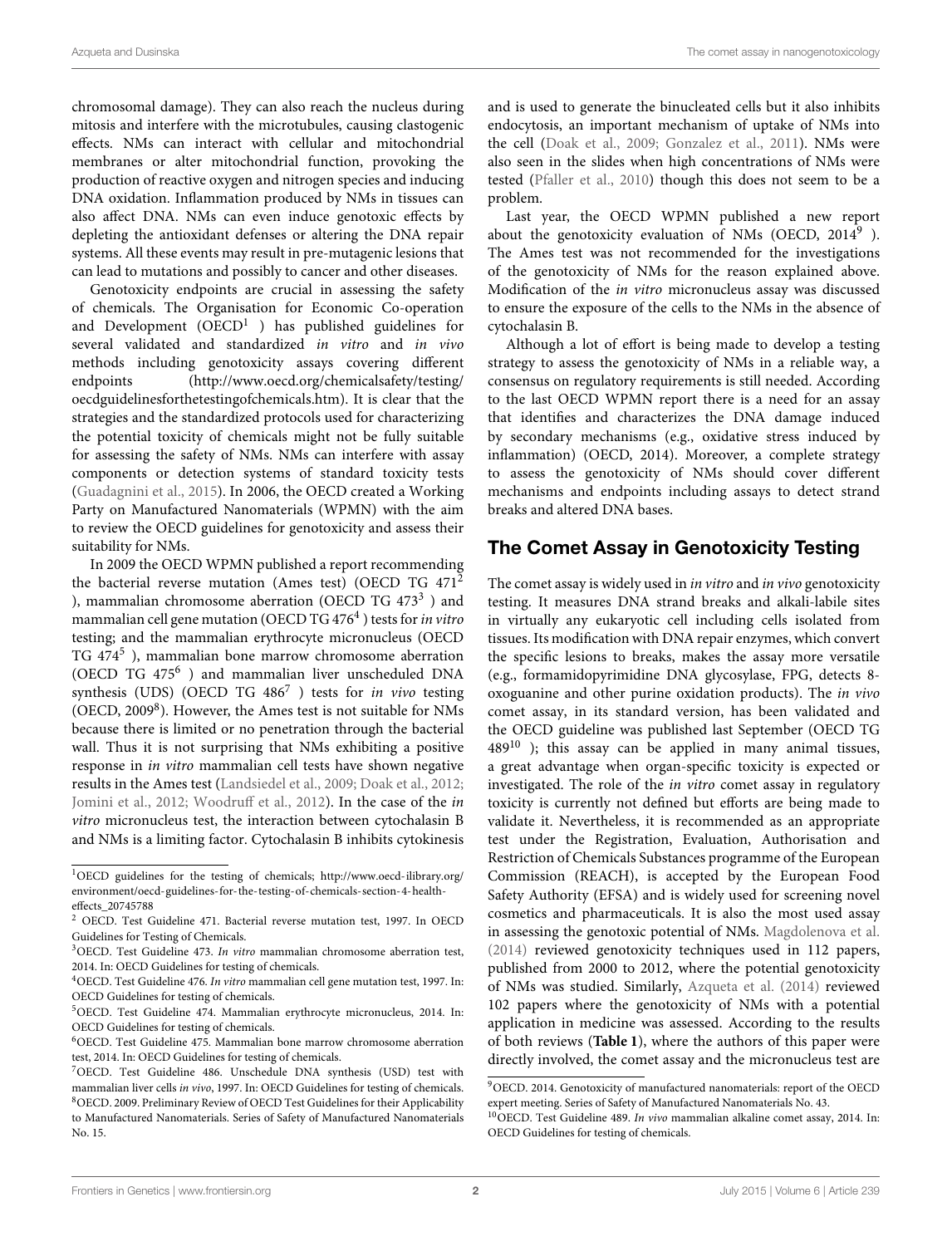<span id="page-2-4"></span>

| TABLE 1   Results obtained by Magdolenova et al. (2014) and Azqueta |  |  |
|---------------------------------------------------------------------|--|--|
| et al. (2014).                                                      |  |  |

|                                | Magdolenova et al.,<br>2014) 112 papers                                                                                           | (Azqueta et al., 2014)<br>102 papers                                                                                                                   |
|--------------------------------|-----------------------------------------------------------------------------------------------------------------------------------|--------------------------------------------------------------------------------------------------------------------------------------------------------|
| In vitro studies               | 94                                                                                                                                | 81                                                                                                                                                     |
| Comet assay                    | 58                                                                                                                                | 52                                                                                                                                                     |
| <b>Micronuclei</b><br>assay    | 31                                                                                                                                | 30                                                                                                                                                     |
| Chromosome<br>aberration test  | 10                                                                                                                                | 9                                                                                                                                                      |
| <b>Ames test</b>               | 13                                                                                                                                | 9                                                                                                                                                      |
| $y$ -H2AX by<br>immunostaining |                                                                                                                                   | 9                                                                                                                                                      |
| In vivo studies                | 22                                                                                                                                | 16                                                                                                                                                     |
| Micronuclei<br>assay           | 14                                                                                                                                | 11                                                                                                                                                     |
| Comet assay                    | 9                                                                                                                                 | 6                                                                                                                                                      |
| Sporadic<br>techniques         | Chromosome aberration<br>assay in vivo, gene<br>mutation assay, sister<br>chromatid exchange,<br>$\gamma$ -H2AX assay and others. | Chromosome aberration<br>assay, gene mutation<br>assay, sister chromatid<br>exchange, $\gamma$ -H2AX assay<br>by immunostaining in vivo<br>and others. |

*Note that some papers can include results from both in vitro and in vivo studies and also different assays.*

the most used techniques in vitro and in vivo, the comet assay being the most used in *in vitro* and the micronucleus test in in vivo studies.

Some interactions of NMs with the comet assay have been described though most of them are hypothetical. Some authors have described the presence of NMs in the comets, which implies that they were also present during the performance of the assay and could have interacted with the naked DNA inducing artificial additional damage [\(Stone et al., 2009;](#page-3-6) [Karlsson, 2010\)](#page-3-7). However, [Magdolenova et al. \(2012\)](#page-3-8) found with 5 NMs that their presence in the gel does not affect the comet tail. [Karlsson et al. \(2015\)](#page-3-9) discussed different possibilities of interference of NMs with the assay and concluded that under normal experimental conditions the additional damage is unlikely to be significant. NMs present in the comets could also interfere with the staining of the comets. [Karlsson et al. \(2015\)](#page-3-9) suggest that, though there is no indication of this phenomenon, the visual scoring of the comets (rather than computerized image analysis) can be useful.

# References

- <span id="page-2-3"></span>Azqueta, A., Arbillaga, L., and López de Cerain, A. (2014). "Genotoxicity of nanoparticles. A," in Nanomedicine: Current View, Present and Future Main Regulatory, eds V. B. Sutariya and Y. Pathak (Boca Raton, FL: Taylor and Francis), 353–363.
- <span id="page-2-0"></span>Doak, S. H., Manshian, B., Jenkins, G. J., and and, N., Singh (2012). In vitro genotoxicity testing strategy for nanomaterials and the

Interference of FPG with the comet assay [\(Kain et al., 2012\)](#page-3-10) is also unlikely when applied correctly in the test (Magdolenova et al., [2012\)](#page-3-8). On the other hand, caution is needed with photocatalytic NMs as they can induce additional breaks when the slides are exposed to normal light during their processing [\(Karlsson et al., 2015\)](#page-3-9).

The comet assay has not been mentioned by the OECD WPMN as a potential appropriate test for testing NMs. The in vitro version of the assay does not have an OECD guideline yet though an in vivo versions was accepted in September 2014 (OECD TG 489), about 2 months before the publication of the OECD WPMN report on genotoxicity evaluation of MNs (OECD, 2014). The comet assay is considered as an indicator test detecting intermediate DNA lesions that can be repaired or fixed into mutations. Nevertheless, both in vitro and in vivo comet assays can complete the strategy to assess the genotoxicity of NMs since with the lesion-specific enzymes DNA lesions such as oxidized bases can be detected, additionally to DNA breaks. Moreover, the in vivo version is also suitable to detect DNA damage induced by secondary mechanisms such as oxidative stress induced via inflammation in several organs.

## Conclusion

Nanotechnology promises enormous benefits to society but also brings new challenges. One of them is the safety of new materials, and consequently there is a growing need for NM toxicity testing, Recent regulations based on hazard assessment of chemicals are not fully fit for purpose for testing NMs as current methods to assess NM toxicity do not always take into account the specific features of NMs. For example, some OECD-recommended tests for genotoxicity (Ames test), are not applicable, or need modification to avoid interference of tested NMs with the test system (micronucleus test). The comet assay has proved to be a sensitive and relatively simple method to study specific DNA lesions such as single and double strand breaks, oxidation and alkylation lesions or cross links. It is so far the most used method in nanogenotoxicology and has great potential to be included in a test battery due to its robustness, versatility and reliability.

# Acknowledgments

AA thanks the Ministerio de Economía y Competitividad ('Ramón y Cajal' programme, 2013) of the Spanish Government for personal support.

adaptation of current OECD guidelines. Mutat. Res. 745, 104–111. doi: 10.1016/j.mrgentox.2011.09.013

- <span id="page-2-1"></span>Doak, S. H., Griffiths, S. M., Manshian, B., Singh, N., Williams, P. M., Brown, A. P., et al. (2009). Confounding experimental considerations in nanogenotoxicology. Mutagenesis 24, 285–293. doi: 10.1093/mutage/gep010
- <span id="page-2-2"></span>Gonzalez, L., Sanderson, B. J., and Kirsch-Volders, M. (2011). Adaptations of the in vitro MN assay for the genotoxicity assessment of nanomaterials. Mutagenesis 26, 185–191. doi: 10.1093/mutage/geq088